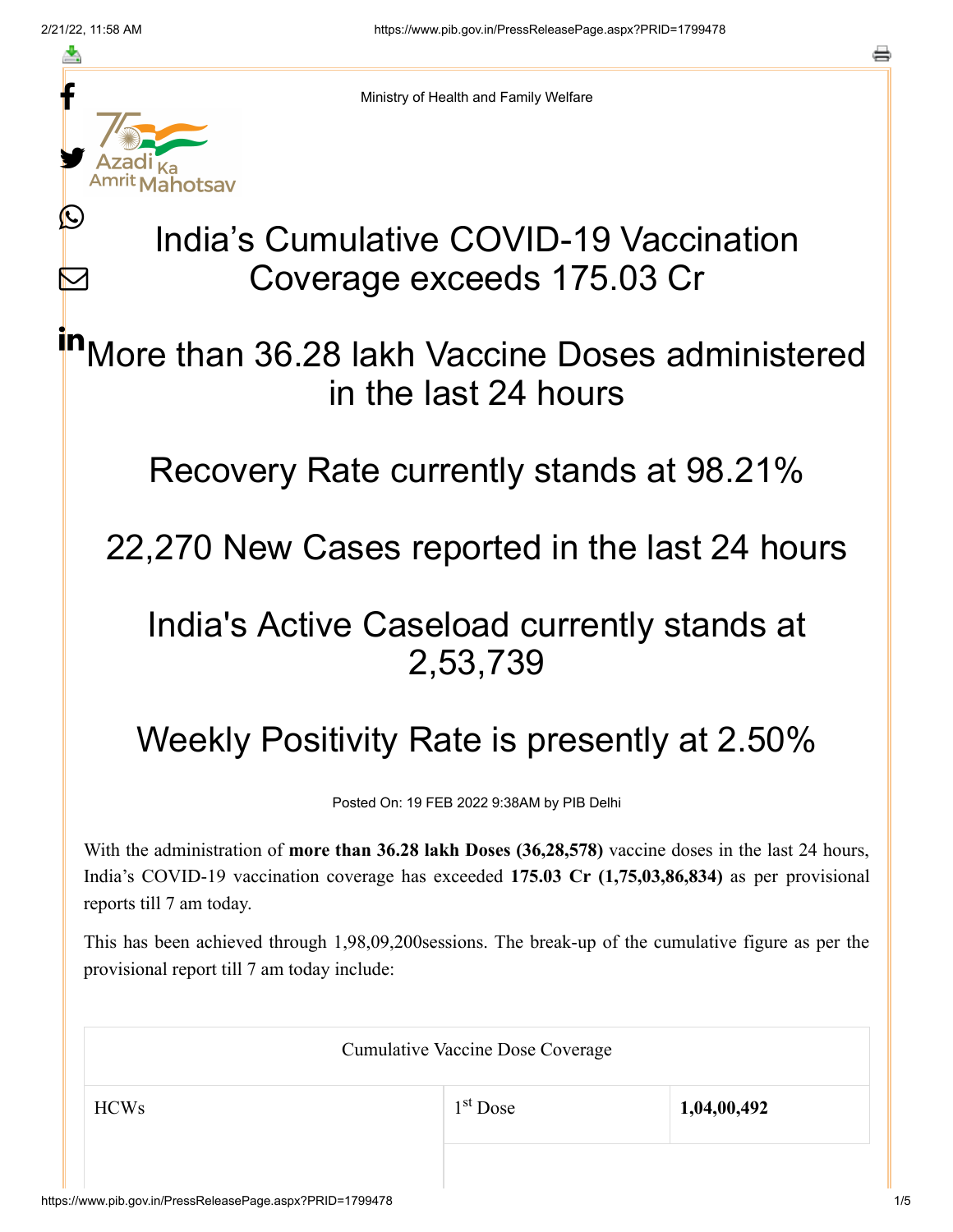| f                 |                        | $2nd$ Dose             | 99,49,833       |
|-------------------|------------------------|------------------------|-----------------|
|                   |                        | <b>Precaution Dose</b> | 40,22,962       |
| $\mathbf{\Omega}$ | <b>FLWs</b>            | $1st$ Dose             | 1,84,07,428     |
|                   |                        | $2nd$ Dose             | 1,74,11,477     |
|                   |                        | <b>Precaution Dose</b> | 57,83,690       |
| in                | Age Group 15-18 years  | 1 <sup>st</sup> Dose   | 5,34,31,024     |
|                   |                        | $2nd$ Dose             | 2,06,81,828     |
|                   | Age Group 18-44 years  | 1 <sup>st</sup> Dose   | 55,00,31,980    |
|                   |                        | $2nd$ Dose             | 43, 42, 94, 627 |
|                   | Age Group 45-59 years  | $1st$ Dose             | 20,19,86,306    |
|                   |                        | $2nd$ Dose             | 17,80,23,333    |
|                   | Over 60 years          | $1st$ Dose             | 12,61,61,897    |
|                   |                        | $2nd$ Dose             | 11,09,06,468    |
|                   |                        | <b>Precaution Dose</b> | 88,93,489       |
|                   | <b>Precaution Dose</b> |                        | 1,87,00,141     |
|                   | Total                  |                        | 1,75,03,86,834  |

**60,298** patients have recovered in the last 24 hours and the cumulative tally of recovered patients (since the beginning of the pandemic) is now at **4,20,37,536.**

Consequently, India's recovery rate stands at **98.21%.**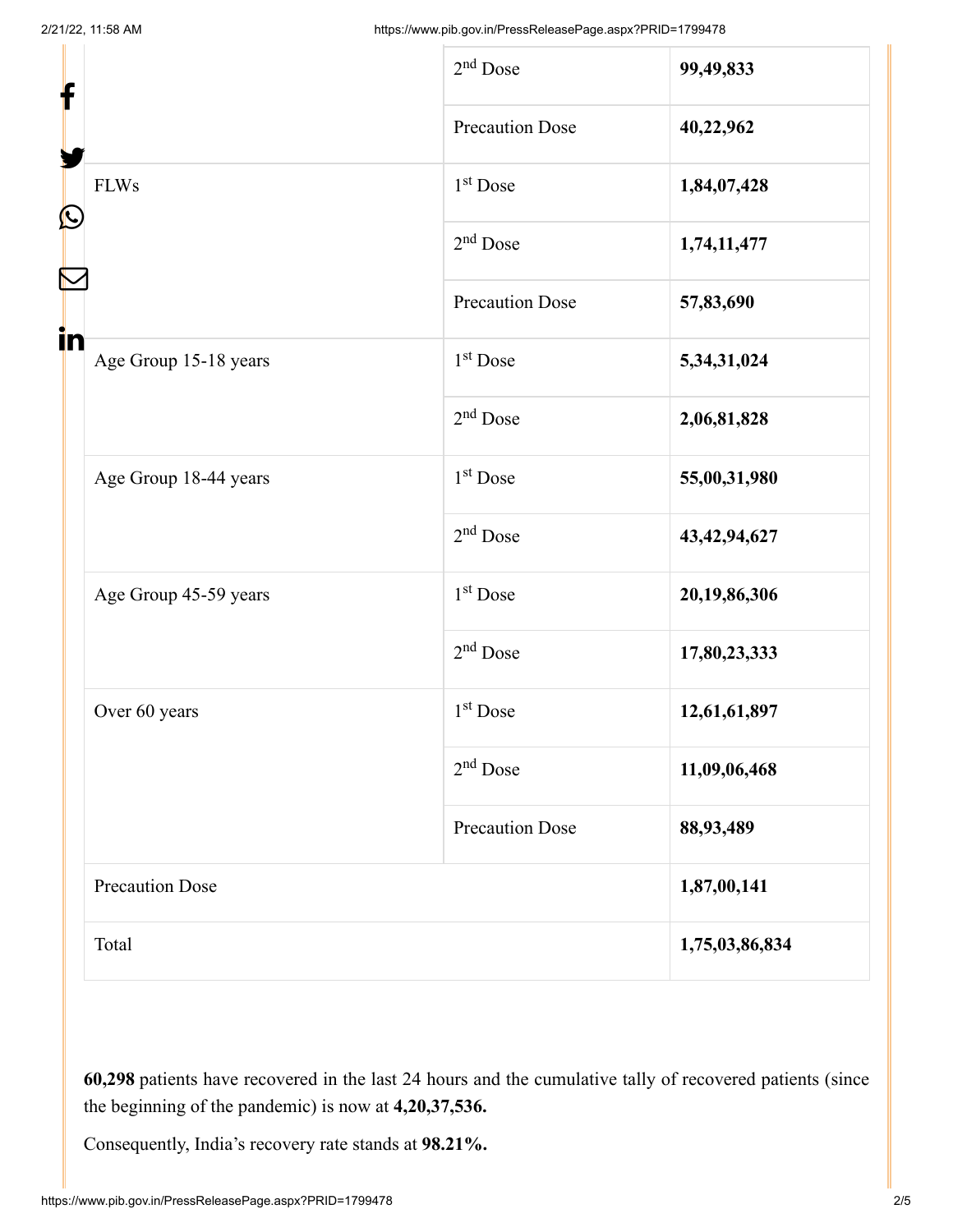2/21/22, 11:58 AM https://www.pib.gov.in/PressReleasePage.aspx?PRID=1799478



#### **22,270 new cases** were reported in the last 24 hours.



India's Active Caseload is presently at **2,53,739.** Active cases constitute **0.59%** of the country's total Positive Cases**.**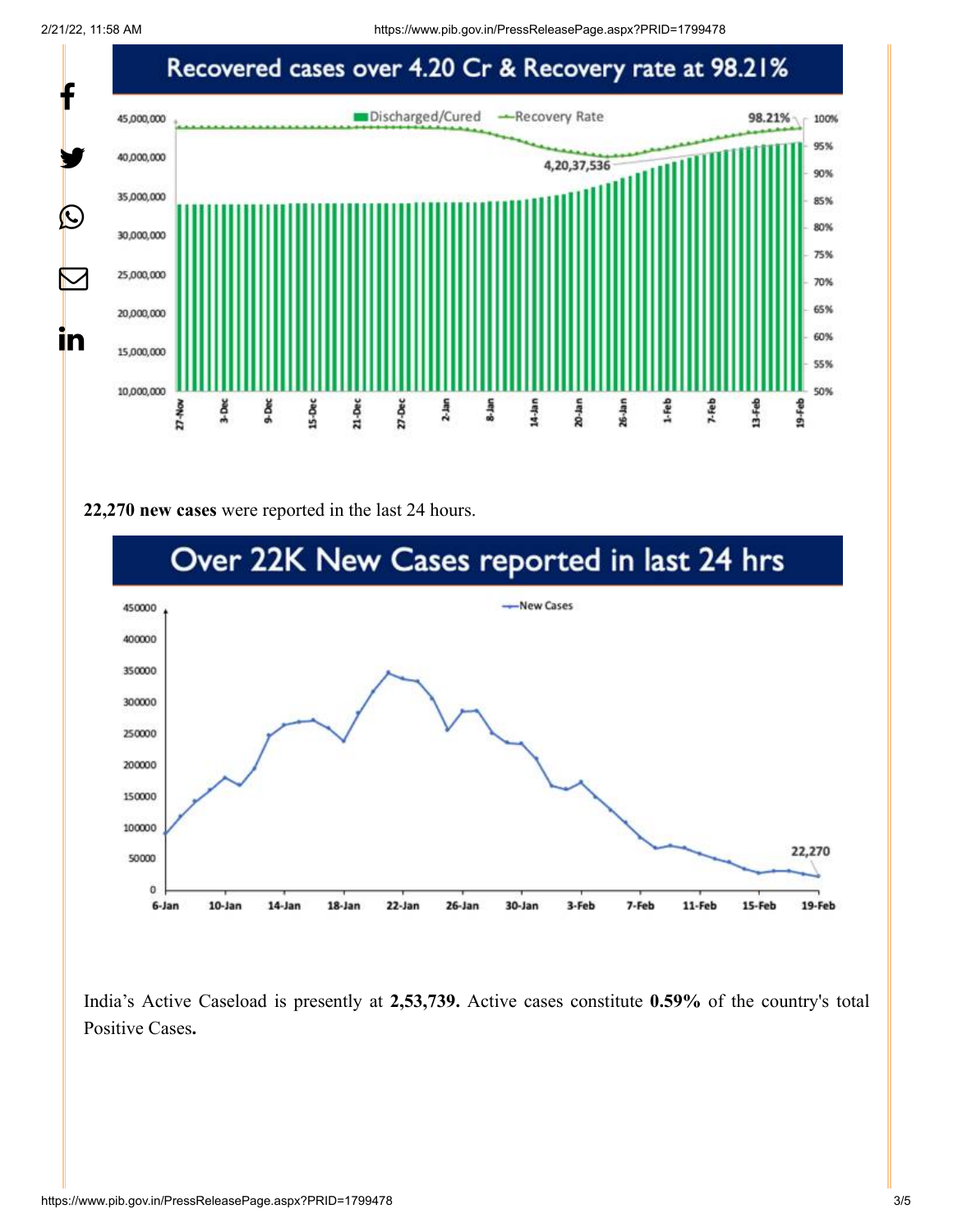



The testing capacity across the country continues to be expanded. The last 24 hours saw a total of **12,35,471** tests being conducted. India has so far conducted over **75.81 Cr (75,81,27,480**) cumulative tests.

While testing capacity has been enhanced across the country, **Weekly Positivity Rate** in the country currently **stands at 2.50%** and the **Daily Positivity rate is reported to be 1.80%.**



**MV/AL**